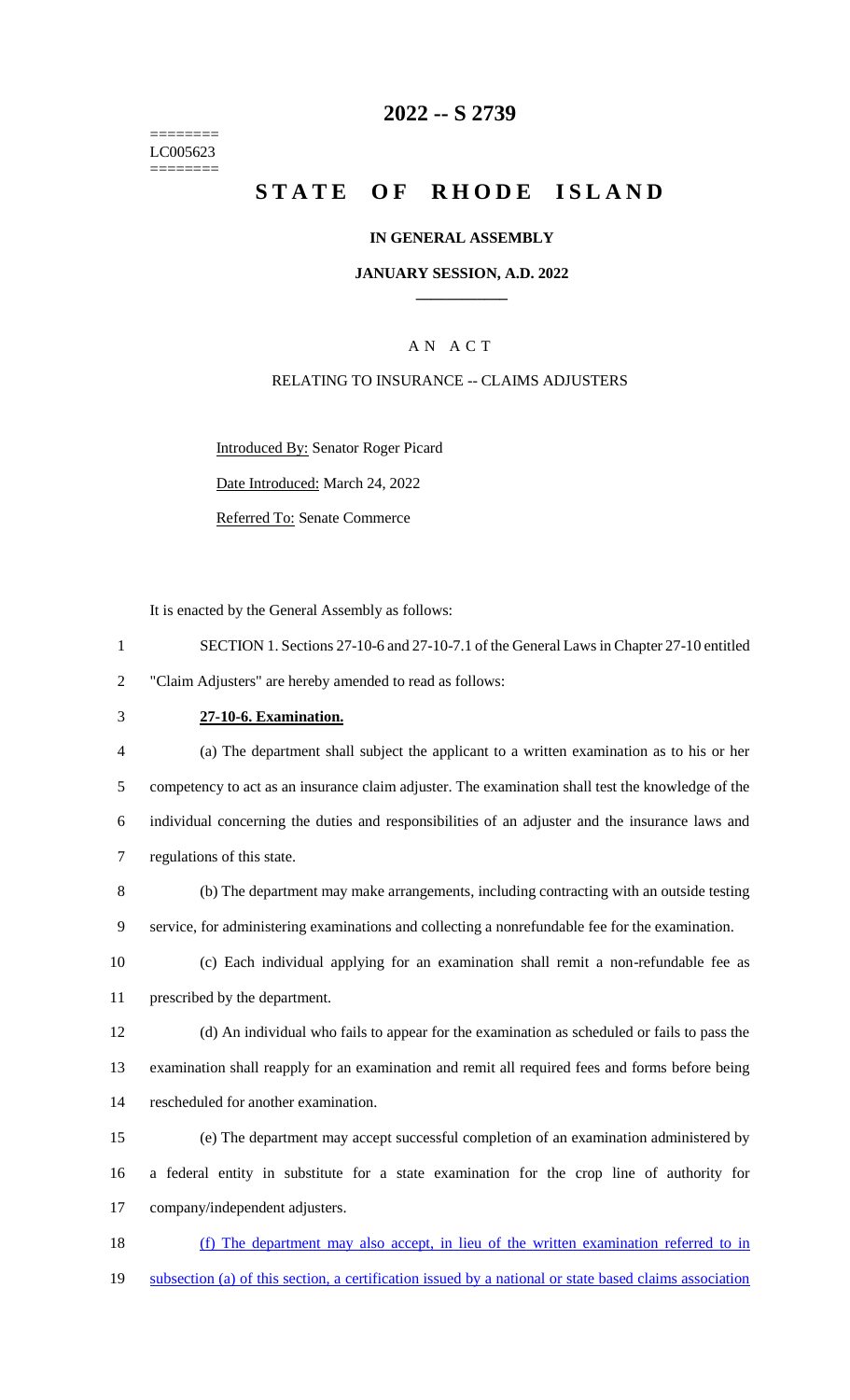1 with a program approved by the department, that includes a proctored exam of sufficient length 2 and rigor to adequately determine the competence of the applicant and any other requirements set by the department of business regulation. **27-10-7.1. Nonresident license reciprocity.** (a) Unless denied licensure, a nonresident person shall receive a nonresident adjuster license if: (1) The person is currently licensed as a resident adjuster and is in good standing in his or her home state; (2) The person has submitted the proper request for licensure and has paid the fees required 10 by § 27-10-3(a)(6); (3) The person has submitted or transmitted to the department the appropriate, completed application for licensure for the equivalent type of license and lines of authority; and (4) The person's home state awards nonresident adjuster licenses to residents of this state on the same basis. (b) The insurance commissioner may verify the adjuster's licensing status through the database maintained by the NAIC, its affiliates, or subsidiaries. (c) As a condition to continuation of an adjuster license issued under this section, the licensee shall maintain a resident adjuster license in his or her home state. The nonresident adjuster license issued under this section shall terminate and be surrendered immediately if the home state adjuster license terminates for any reason, unless the adjuster has been issued a license as a resident adjuster in his or her new home state. Notification to any state where a nonresident license is issued must be made as soon as possible, yet no later than thirty (30) days of change in new state resident license. The licensee shall include new and old addresses in the notification to the department. A new state resident license is required for nonresident licenses to remain valid. The new state resident license must have reciprocity with the licensing nonresident state(s) for the nonresident license not to terminate. (d) The department may grant a nonresident license to an adjuster that holds a current certificate issued by a national or state based claims association with a program, approved by the 29 department, that includes at a minimum, a proctored exam of sufficient length and rigor to adequately determine the competence of the applicant and any other requirements set by the department of business regulation. SECTION 2. This act shall take effect on January 1, 2023.

#### ======== LC005623 ========

LC005623 - Page 2 of 3